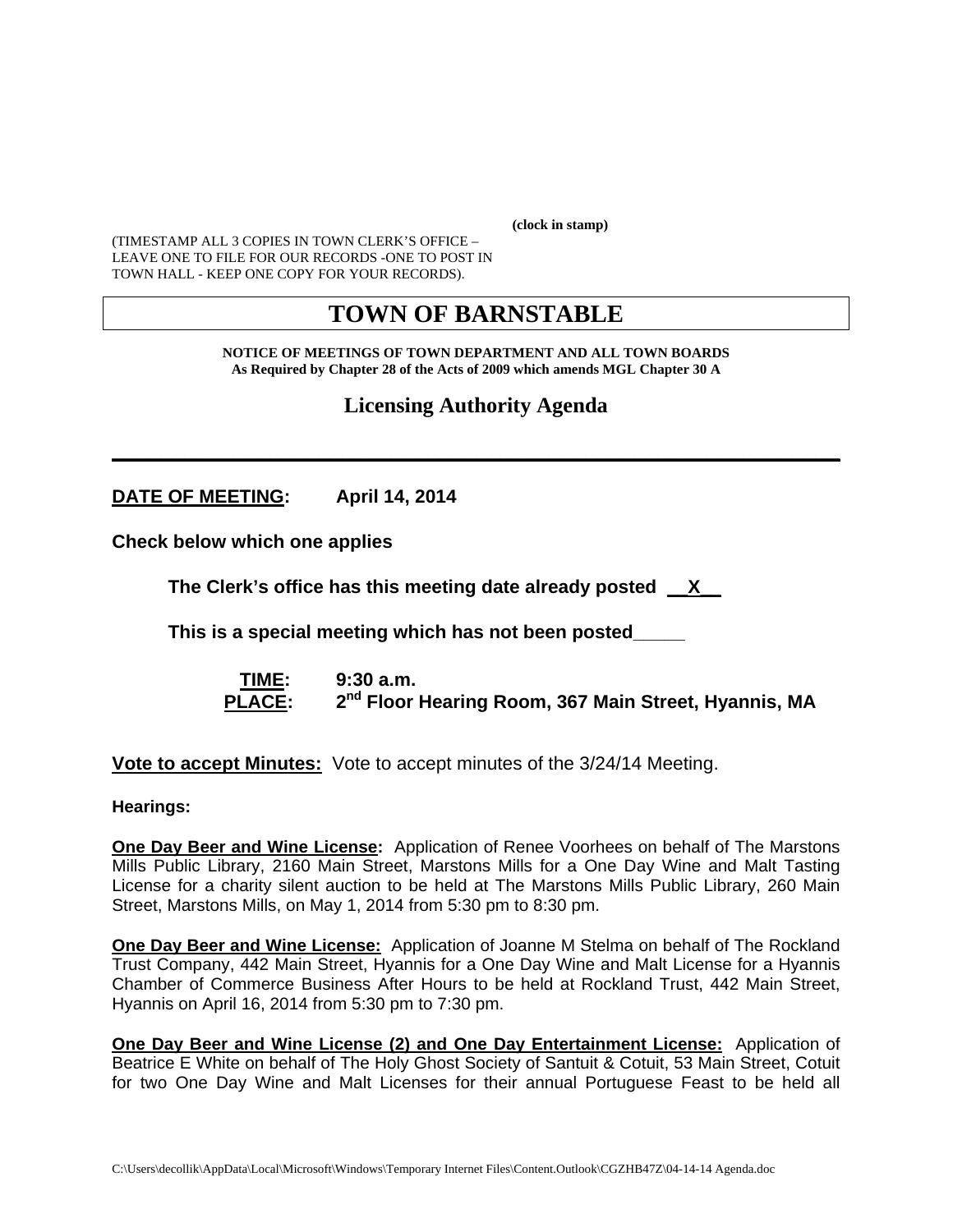outside at their premises on June 14 (5 PM to 11 PM) and June 15, 2014 (12 PM to 6 PM) and an Entertainment License for June 14, 2014 8 PM to 11 PM.

**One Day Entertainment License:** Application of Elaine Grace on behalf of Wheldon Memorial Library, Meeting House Way, W Barnstable, for a One Day Entertainment License for the Spring Antiques Show and Sale to be held at BWB Elementary, Barnstable. Event to be held on April 19, 2014 from 10 am to 4 pm.

**Six One Day Live Entertainment Licenses:** Application of Joe Bondaryk, Wackenhammer Corp., on Wackenhammer Arcade, 541 Main Street, Hyannis, for 6 One Day Live Entertainment Licenses for Friday Family Fun Nights on 7/11, 7/18, 7/25, 8/1, 8/8 and 8/15/14 from 6:00 pm to 6:30 pm and 7:00 pm to 7:30 pm as follows:

- 7/11 Odaiko Taoko drummers (2 or 3 performers)
- 7/18 Sunny the Horse (2 handlers, 1 miniature horse)
- 7/25 Jenny the Juggler (1 performer)
- 8/1 Airly Acrobats (2 performers)
- 8/8 Zak Morgan (1 children's musician, acoustic guitar)
- 8/15 Marcus the Magician and Facepainter (2 performers)

**New Annual Common Victualler License:** Application of Little Miss Cupcape, Inc. d/b/a Little Miss Cupcape, 388 Main Street, Hyannis, MA, Tonya and Taylor Stump, Managers, for a New Annual Common Victualler License, to be operated 9 am to 7 pm. Seating for a maximum of 40 seats, 5 employees, in accord with plan signed by Building Commissioner.

**New Annual Common Victualler All Alcohol License:** Application of JDCamas, LLC, d/b/a Tumi Ceviche Bar Ristorante, Angel Rodrigo Camas Calle, Manager, 592 Main Street, Hyannis: Renovated wood and brick structure at 592 Main Street, Hyannis consisting of 2,520 sq. ft. +/- . Entrance through brick patio (750 sq. ft. +/-) with 5 tables, 19 seats on patio. Entrance through 6' doorway. 5' hallway to the left of main dining room/bar (56' x 21' , 1,176 sq. ft. +/-) for a total of 67 seats in the main dining room/bar area (7 bar seats, 6 seats at ceviche bar & 54 seats at tables in open dining area). Total of 81 seats indoors. Two emergency exits in dining room/bar area. Private dining room to the right of the entrance (13' x 14', 182 sq. ft. +/-) with 14 seats. Kitchen in the rear (56' x 12', 672 sq. ft.  $+/-$ ) with emergency exit; 4 bathrooms including one handicap. Remaining square footage is hallways and storage, as shown on plan dated 2/27/14 signed by Building Commissioner. Hours 11:30 am -11 pm. Also requested are licenses for Daily Live Entertainment for a max of 3 entertainers and Non-Live Entertainment (recorded music & t.v.) from 7 pm to 11 pm.

**Change of D/B/A:** Application of Prova Brazil Steakhouse, LLC, d/b/a Prova Brazil Steakhouse, 415 Main Street, Hyannis, Fabio DeOliveira, Manager, for a change of d/b/a on its Annual All Alcohol Common Victualler License to Toro Restaurant and Bar.

**Show Cause Hearing:** A Show Cause Hearing is called on Beech Tree Cantina/Off the Hook Sushi & Raw Bar, 599 Main Street, Brian D. Beatty, Manager, on a complaint from Unit Owners and a tenant of the Condo Association of the Residences at 615 Main Street, Hyannis in accordance with the Town of Barnstable Noise Ordinance, i.e., It shall be considered a violation whenever the noise level created by a licensed entertainment is clearly audible on property abutting the licensed premises. It shall be the responsibility of every license holder, licensed under Chapter 138 or 140 of the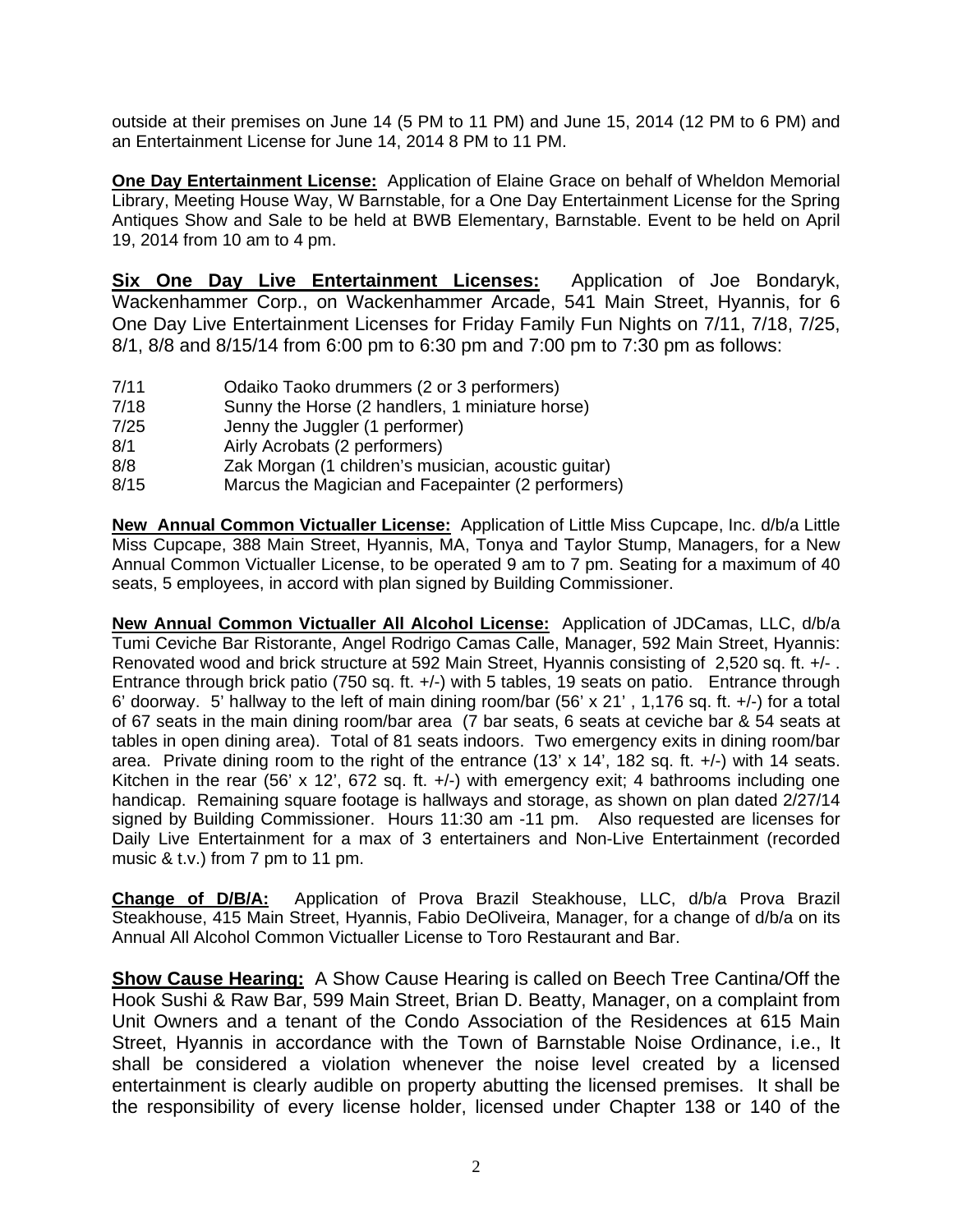General Laws of the Comm. of MA to conduct entertainment, to contain the noise created by said entertainment to their own property. Failure to do so shall be sufficient grounds for revocation or suspension of their entertainment license. This regulation requires the management to take whatever steps are necessary to ensure that the noise created by their entertainment does not disturb the neighbors. Continued from 11/18/13.

Mr. Hoxie stated this would be continued to 4/14/14 at the request of the complainants.

**Request to postpone suspension imposed at Show Cause Hearing on 1/13/14:** At the request of the Town of Barnstable Building Division and Barnstable Police Department, a Show Cause Hearing was held on Ferreira's, 85 Old Yarmouth Road, Timothy J. Ferreira, Manager for the purpose of determining if its Annual Junk Dealer License should be modified, suspended, revoked or otherwise conditioned due to the following violation pursuant to a Police Report dated October 25,: Violation of the restriction on its current Junk Dealer's License, to wit: "Recycling bins and related equipment to be utilized and stored within the existing building." At that hearing a 30 day suspension was imposed, of which 15 days was to be served commencing on February 13, 2014. An appeal was filed by the Attorney for Ferriera's. Request that the Board vote to postpone this suspension until the appeal is finalized, or to 3/24/14. It was voted 2-1 to further postpone this hearing to 4/14/14.

## **Renewals:**

## **The following renewals have been submitted without any changes from the previous year for Licensing Authority approval.**

## **Seasonal All Alcohol Common Victualler:**

The Islander, 330 West Bay Road, Osterville Eclectic Cafe, 606 Main Street, Hyannis

## **Daily Live Entertainment License:**

Eclectic Cafe, 606 Main Street, Hyannis

## **Daily Non-Live Entertainment License:**

Eclectic Cafe, 606 Main Street, Hyannis

#### **Seasonal Common Victualler:**

Coffee Table Cafe, 230A Ocean Street, Hyannis

## **Junk Dealers:**